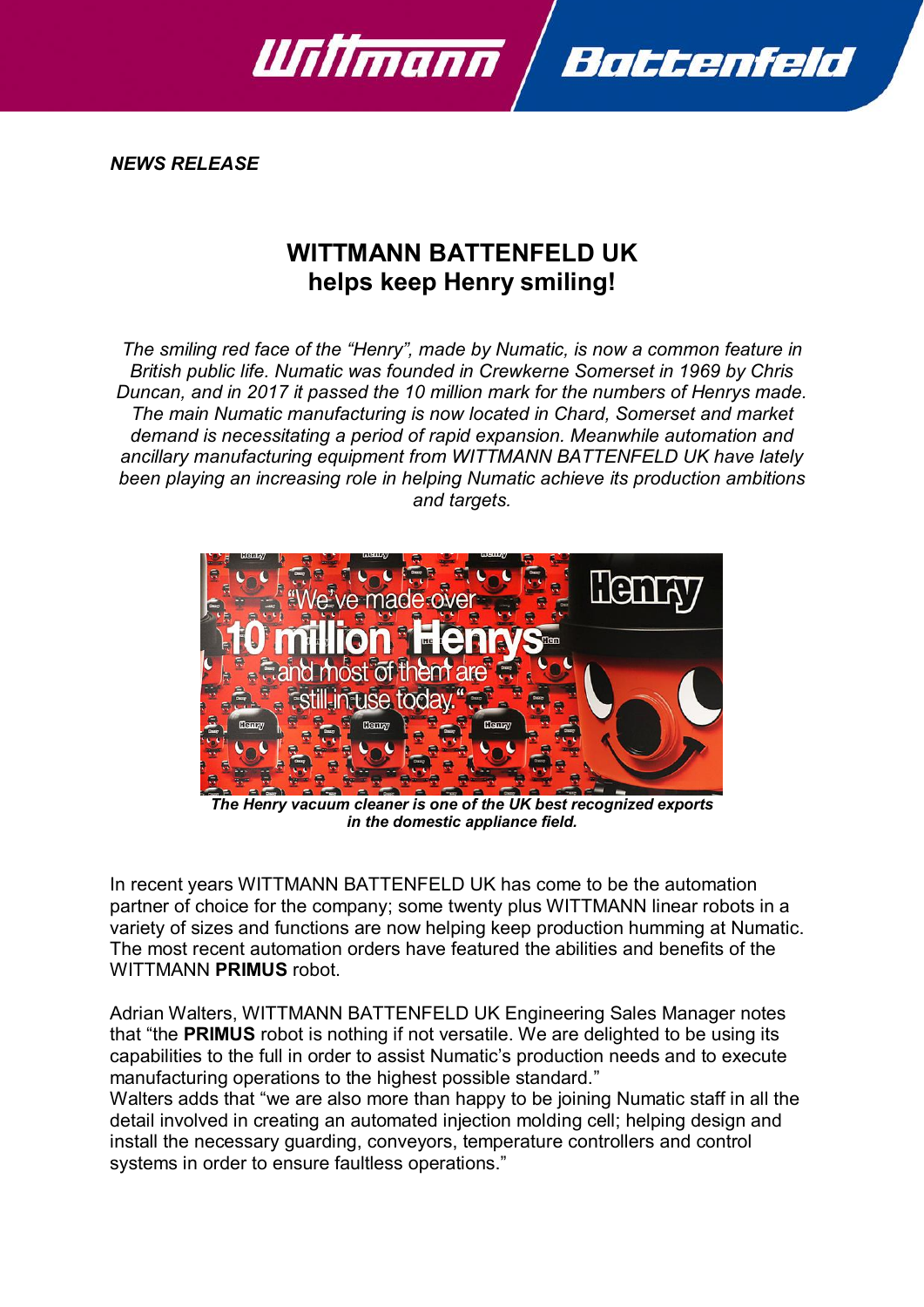



*WITTMANN's PRIMUS robot – helping optimize production of the Henry at Numatic in the UK.*

Both companies have demonstrated a very public commitment to the environment; specifically with regard to energy consumption: All WITTMANN equipment – including the **PRIMUS** robot – has been designed for low-energy use and with this environmental aim in mind.

This policy chimes in perfectly with Numatic's stated commitment to the Plastics Sector Climate Change Agreement which commits Numatic to a reduction of energy usage per kg of material processed by 17% before the end of this year, based on 2008 levels. Numatic also meets its obligations under the Energy Savings Opportunity Scheme (ESOS). The company also diligently reviews the audit in order to implement as many of the findings as it practically can.

In terms of manpower and training both companies also have shown a commitment to bringing on youngsters through apprenticeship training. WITTMANN BATTENFELD UK and Numatic apprentices have both worked together in equipping production cells for automation.

WITTMANN BATTENFELD UK has been supporting Numatic's injection molding facility at Chard with automation and ancillary equipment for some 15 years. Planned expansion in this area is likely to mean further investment and further automation over coming years.

Again, in this area, Numatic is showing an impressive commitment to the environment. Since molding is responsible for such a large proportion of energy consumption Numatic has ensured that nearly all of its injection molding machines have been fitted with insulating barrel jackets – increasing the general efficiency of the process by some 10%. Numatic has a zero waste to landfill objective and typically recycles some 84 tons of polypropylene plastic per year.

In short, the WIBA UK contribution looks certain to promote and support the Numatic manufacturing and environmental agenda for some time to come.

----------